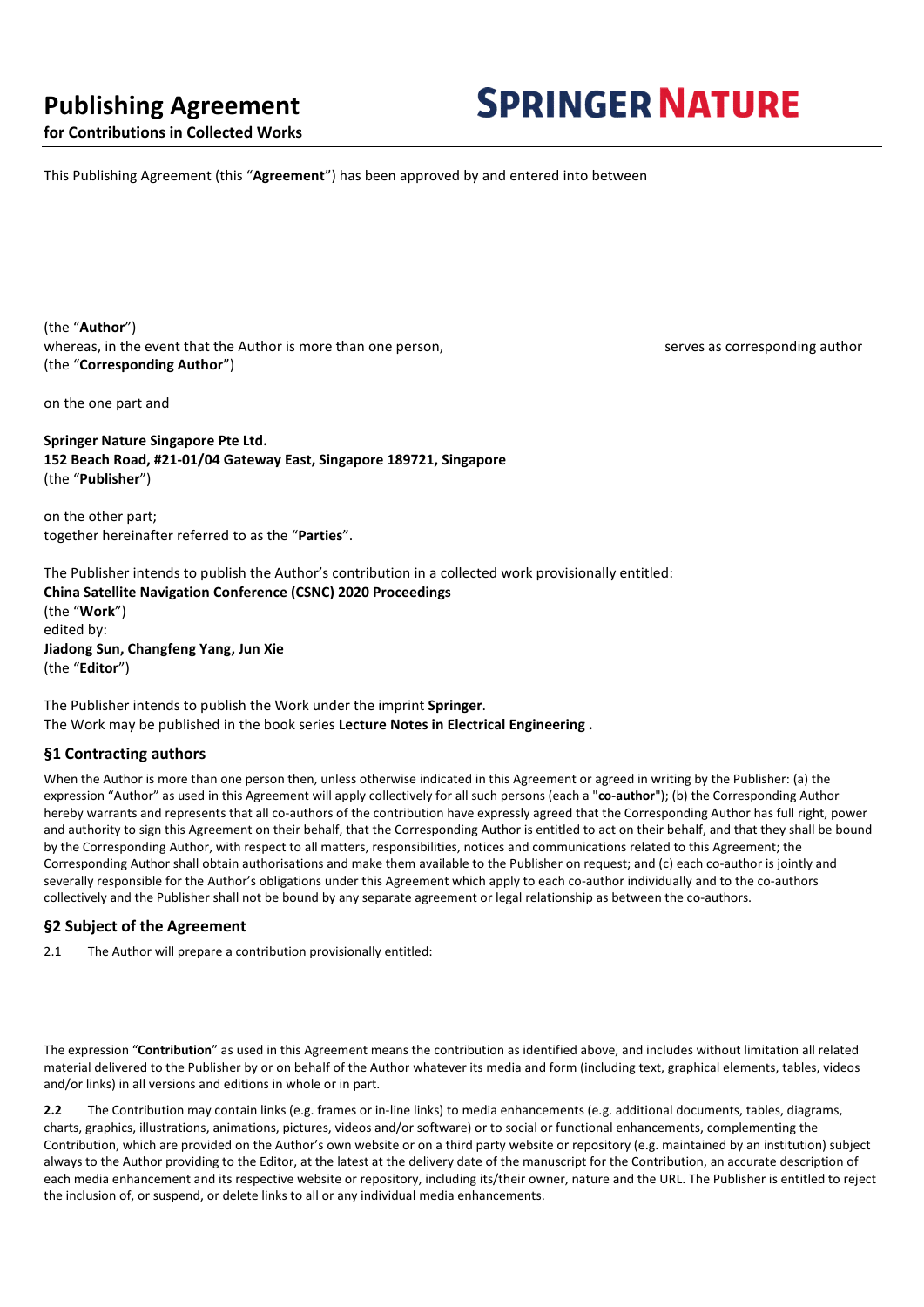**2.3** In the event that an index is deemed necessary, the Author shall assist the Editor in its preparation (e.g. by suggesting index terms), if requested by the Editor.

# **§ 3 Rights Granted**

**3.1** The Author hereby grants to the Publisher the perpetual, sole and exclusive, world-wide, transferable, sub-licensable and unlimited right to publish, produce, copy, distribute, communicate, display publicly, sell, rent and/or otherwise make available the Contribution in any language, in any versions or editions in any and all forms and/or media of expression (including without limitation in connection with any and all end-user devices), whether now known or developed in the future, in each case with the right to grant further time-limited or permanent rights. The above rights are granted in relation to the Contribution as a whole or any part and with or in relation to any other works.

Without limitation, the above grant includes: (a) the right to edit, alter, adapt, adjust and prepare derivative works; (b) all advertising and marketing rights including without limitation in relation to social media; (c) rights for any training, educational and/or instructional purposes; and (d) the right to add and/or remove links or combinations with other media/works.

The Author hereby grants to the Publisher the right to create, use and/or license and/or sub-license content data or metadata of any kind in relation to the Contribution or parts thereof (including abstracts and summaries) without restriction.

The Publisher also has the right to commission completion of the Contribution in accordance with the Clause "**Author's Responsibilities – Delivery and Acceptance of the Manuscript**" and of an updated version of the Contribution for new editions of the Work in accordance with the Clause "**New Editions**"**.**

**3.2** The copyright in the Contribution shall be vested in the name of the **Author**. The Author has asserted their right(s) to be identified as the originator of the Contribution in all editions and versions, published in all forms and media. The Author agrees that all editing, alterations or amendments to the Contribution made by or on behalf of the Publisher or its licensees for the purpose of fulfilling this Agreement or as otherwise allowed by the above rights shall not require the approval of the Author and will not infringe the Author's "moral rights" (or any equivalent rights). This includes changes made in the course of dealing with retractions or other legal issues**.**

# **§ 4 Self-Archiving and Re-Use**

**4.1 Self-Archiving:** The Publisher permits the Rights Holder to archive the Contribution in accordance with the Publisher's guidelines, the current version of which is set out in the **Appendix "Author's Self-Archiving Guidelines"**.

**4.2 Re-Use:** The Publisher permits the Author to copy, distribute or otherwise re-use the Contribution, without the requirement to seek specific prior written permission from the Publisher, in accordance with the Publisher's guidelines, the current version of which is set out in the **Appendix "Author's Re-Use Rights"**.

# **§ 5 The Publisher's Responsibilities**

**5.1** Subject always to the other provisions of this Clause below, the Publisher will undertake the production, publication and distribution of the Contribution and the Work in print and/or electronic form at its own expense and risk within a reasonable time after acceptance of the Work unless the Publisher is prevented from or delayed in doing so due to any circumstances beyond its reasonable control. The Publisher shall have the entire control of such production, publication and distribution determined in its sole discretion in relation to any and all editions and versions of the Contribution and the Work, including in respect of all the following matters:

(a) distribution channels, including determination of markets;

(b) determination of the range and functions of electronic formats and/or the number of print copies produced;

(c) publication and distribution of the Contribution, the Work, or parts thereof as individual content elements, in accordance with market demand or other factors;

(d) determination of layout and style as well as the standards for production;

(e) setting or altering the list-price, and allowing for deviations from the list-price (if permitted under applicable jurisdiction);

(f) promotion and marketing as the Publisher considers most appropriate to optimise sales.

**5.2** All rights, title and interest, including all intellectual property or related rights in the typography, design and/or look-and-feel of the Contribution shall remain the exclusive property of and are reserved to the Publisher. All illustrations and any other material or tangible or intangible property prepared at the expense of the Publisher including any marketing materials remain, as between the Parties, the exclusive property of the Publisher. The provisions of this sub-clause shall continue to apply notwithstanding any termination of, and/or any reversion of rights in the Contribution to the Author, under this Agreement.

**5.3** Without prejudice to the Publisher's termination and other rights hereunder including under the Clause "**The Author's Responsibilities**", it is agreed and acknowledged by the Parties that nothing in this Agreement shall constitute an undertaking on the part of the Publisher to publish the Contribution unless and until: (i) any and all issues in relation to the Work (including all necessary revisions, consents and permissions) raised by the Publisher have been resolved to the Publisher's satisfaction, and (ii) the Publisher has given written notice of acceptance in writing of the final manuscript of the entire Work to the Editor. If following (i) and (ii) above the Publisher has not published the Contribution in any form within a reasonable period and the Author has given written notice to the Publisher requiring it to publish within a further reasonable period and the Publisher has failed to publish in any form, then the Author may terminate this Agreement by one month's written notice to the Publisher and all rights granted by the Author to the Publisher under this Agreement shall revert to the Author (subject to the provisions regarding any third party rights under any subsisting licence or sub-licence in accordance with the Clause "**Termination**").

The Author may also give such written notice requiring publication on the same terms as above if the Publisher has published the Contribution but subsequently ceases publishing the Contribution in all forms so that it is no longer available.

This shall be the Author's sole right and remedy in relation to such non-publication and is subject always to the Author's continuing obligations hereunder including the Clause "**Warranty**".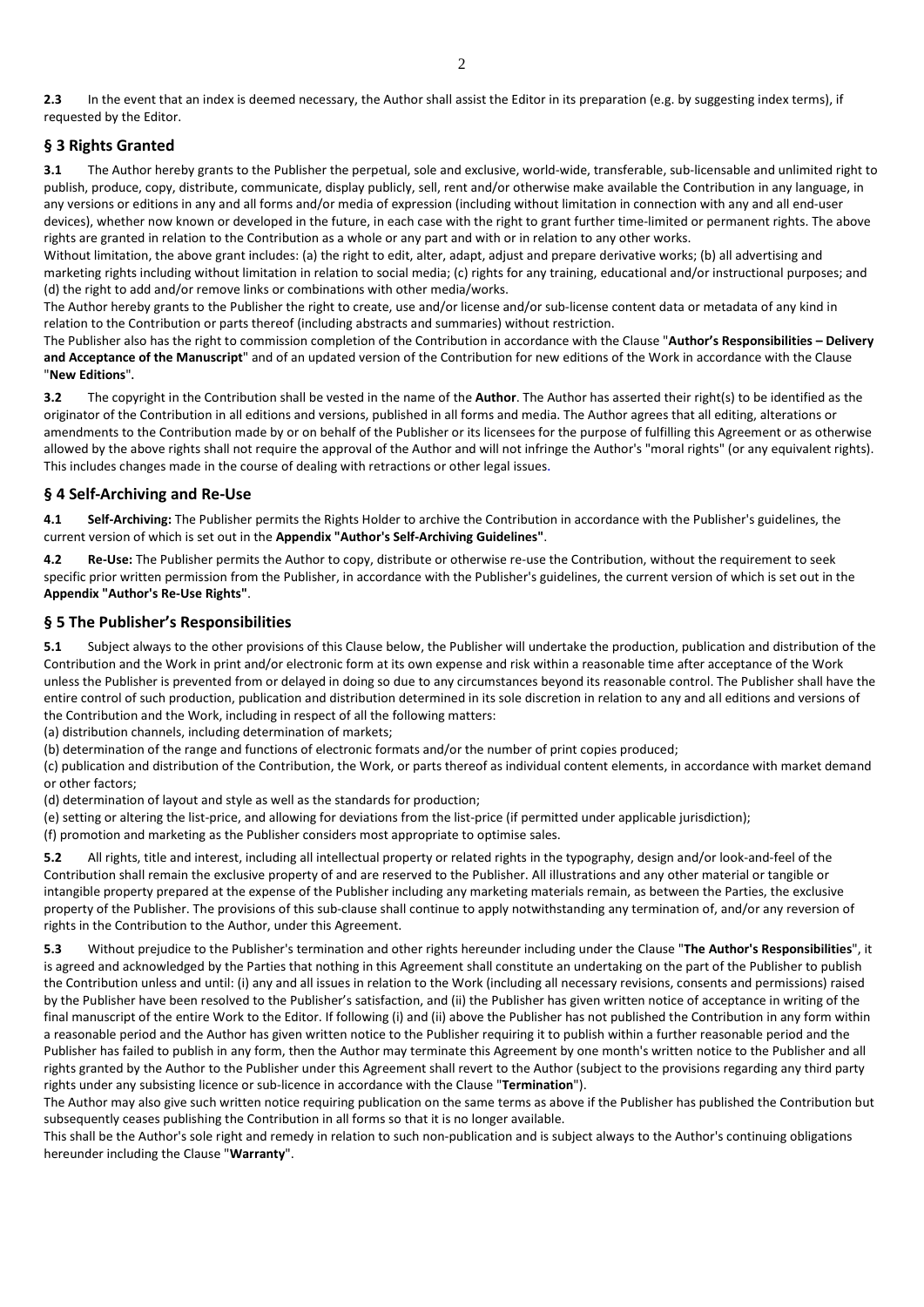# **§ 6 The Author's Responsibilities**

# **6.1** *Delivery and Acceptance of the Manuscript*

**6.1.1** The Author shall deliver the Contribution to the Editor (or, if requested by the Publisher, to the Publisher) on or before (the "**Delivery Date**") electronically in the Publisher's standard requested format or in such other form as may be agreed in writing with the Publisher. The Author shall retain a duplicate copy of the Contribution. The Contribution shall be in a form acceptable to the Publisher (acting reasonably) and in line with the instructions contained in the Publisher's guidelines as provided to the Author by the Publisher. The Author shall provide at the same time, or earlier if the Publisher reasonably requests, any editorial, publicity or other information (and in such form or format) reasonably required by the Publisher. The Publisher may exercise such additional quality control of the manuscript as it may decide at its sole discretion including through the use of plagiarism checking systems and/or peer-review by internal or external reviewers of its choice. If the Publisher decides at its sole discretion that the final manuscript does not conform in quality, content, structure, level or form to the stated requirements of the Publisher, the Publisher shall be entitled to terminate this Agreement in accordance with the provisions of this Clause.

**6.1.2** The Author must inform the Publisher at the latest on the Delivery Date if the sequence of the naming of any co-authors entering into this Agreement shall be changed. If there are any changes in the authorship (e.g. a co-author joining or leaving), then the Publisher must be notified by the Author in writing immediately and the Parties will amend this Agreement accordingly. The Publisher shall have no obligation to consider publication under this Agreement in the absence of such agreed amendment.

**6.1.3** If the Author fails to deliver the Contribution by the Delivery Date, or within any extension period given by the Publisher, at its sole discretion, in accordance with the provisions of this Clause above, or if the Author, or in the case of co-authors having entered into this Agreement, any co-author, dies or becomes incapacitated or otherwise incapable of performing the Author's obligations under this Agreement, the Publisher shall be entitled to either:

(a) elect to continue to perform this Agreement in accordance with its terms and the Publisher may commission an appropriate and competent person (who, in the case of co-authors having entered into this Agreement, may be a co-author) to complete the Contribution; or (b) terminate this Agreement with immediate effect by written notice to the Author or the Author's successors, in which case all rights granted by the Author to the Publisher under this Agreement shall revert to the Author/Author's successors (subject to the provisions of the Clause "**Termination**").

**6.1.4** The Author agrees, at the request of the Publisher, to execute all documents and do all things reasonably required by the Publisher in order to confer to the Publisher all rights intended to be granted under this Agreement.

**6.1.5** The Author warrants that the Contribution is original except for any excerpts from other works including pre-published illustrations, tables, animations, text quotations, photographs, diagrams, graphs or maps, and whether reproduced from print or electronic or other sources ("**Third Party Material**") and that any such Third Party Material is in the public domain (or otherwise unprotected by copyright/other rights) or has been included with written permission from or on behalf of the rights holder (and if requested in a form prescribed or approved by the Publisher) at the Author's expense unless otherwise agreed in writing, or is otherwise used in accordance with applicable law. On request from the Publisher, the Author shall in writing indicate the precise sources of these excerpts and their location in the manuscript. The Author shall also retain the written permissions and make them available to the Publisher on request.

# *6.2 Approval for Publishing*

**6.2.1** The Author shall proofread the page proofs for the Contribution provided by or on behalf of the Publisher, including checking the illustrations as well as any media, social or functional enhancements and give approval for publishing, if and when requested by the Publisher. The Author's approval for publishing is deemed to have been given if the Author does not respond within a reasonable period of time (as determined by the Publisher) after receiving the proofs. The Publisher shall not be required to send a second set of corrected proofs unless specifically requested by the Author in writing but in any event no further amendments may be made or requested by the Author. In the event of co-authors having entered into this Agreement the Publisher shall send the page proofs to the Corresponding Author only and all persons entering into this Agreement as Author agree that the Corresponding Author shall correct and approve the page proofs on their behalf.

**6.2.2** If the Author makes changes other than correcting typographical errors, the Author shall bear all the Publisher's costs of such alterations to proofs including without limitation to alterations to pictorial illustrations. The Publisher shall have the right to charge and invoice these costs plus value added or similar taxes (if applicable) through its affiliated company Springer Nature Customer Service Center GmbH or Springer Nature Customer Service Center LLC, respectively, to the Author, payable within 14 days of receipt of the invoice.

# **§ 7 Co-operation**

Without prejudice to the warranties and representations given by the Author in this Agreement, the Author shall cooperate fully with the Editor and the Publisher in relation to any legal action that might arise from the publication or intended publication of the Contribution and the Author shall give the Publisher access at reasonable times to any relevant accounts, documents and records within the power or control of the Author.

# **§ 8 Warranty**

# **8.1** The Author warrants and represents that:

(a) the Author has full right, power and authority to enter into and perform its obligations under this Agreement; and

(b) the Author is the sole legal owner of (and/or has been fully authorised by any additional rights owner to grant) the rights licensed in the Clause "**Rights Granted**" and use of the Contribution shall in no way whatever infringe or violate any intellectual property or related rights (including any copyright, database right, moral right or trademark right) or any other right or interest of any third party subject only to the provisions in the Clause "**The Author's Responsibilities**" regarding Third Party Material (as defined above); and

(c) the Contribution shall not contain anything that may cause religious or racial hatred or encourage terrorism or unlawful acts or be defamatory (or contain malicious falsehoods), or be otherwise actionable, including, but not limited to, any action related to any injury resulting from the use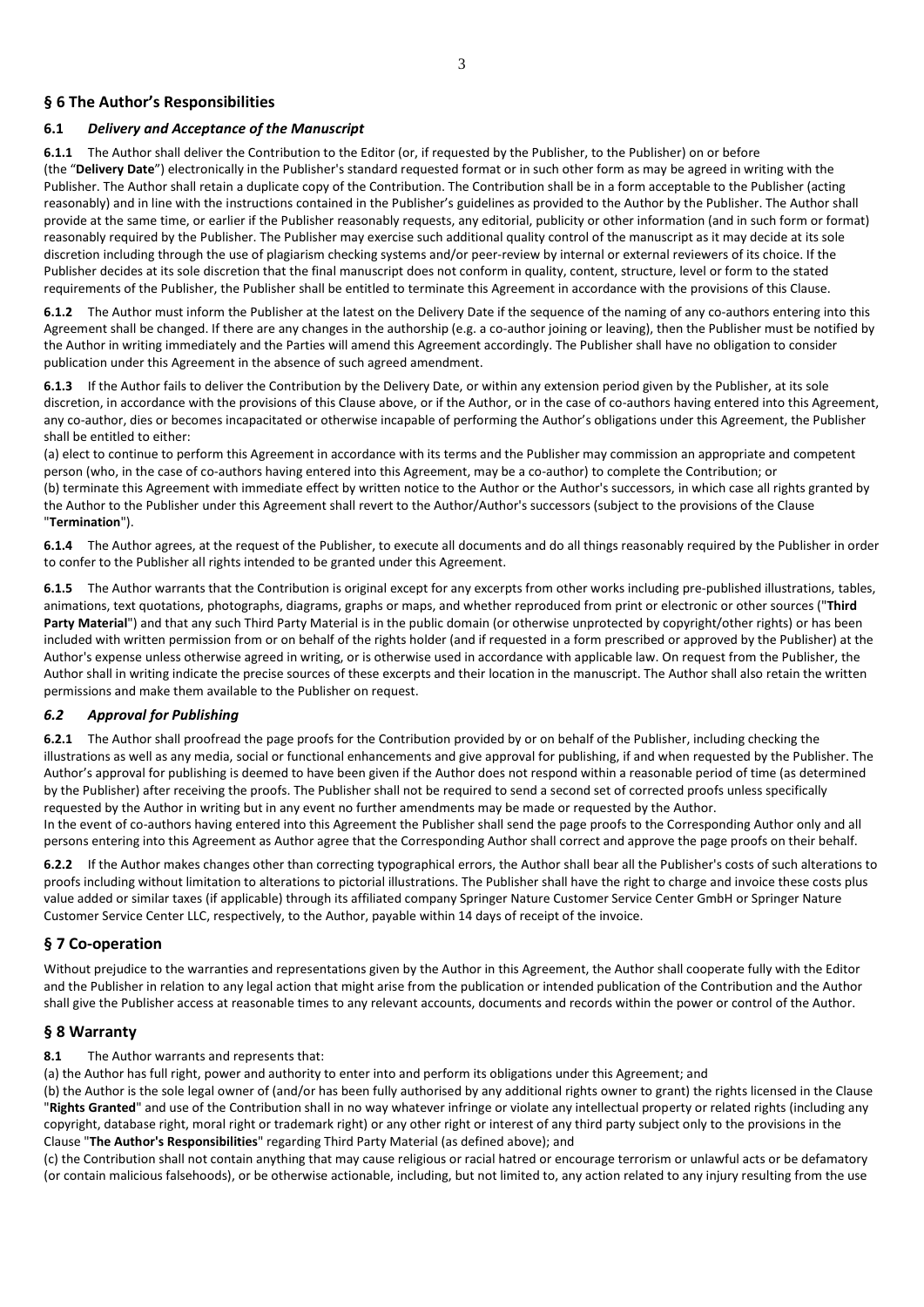of any practice or formula disclosed in the Contribution and all of the purported facts contained in the Contribution are according to the current body of science and understanding true and accurate; and

(d) there is no obligation of confidentiality owed in respect of any contents of the Contribution to any third party and the Contribution shall not contain anything which infringes or violates any trade secret, right of privacy or publicity or any other personal or human right or the processing or publication of which could breach applicable data protection law and that informed consent to publish has been obtained for all research or other featured participants; and

(e) the Contribution has not been previously licensed, published or exploited and use of the Contribution shall not infringe or violate any contract, express or implied, to which the Author, or any co-author, who had entered into this Agreement, is a party and any academic institution, employer or other body in which work recorded in the Contribution was created or carried out has authorised and approved such work and its publication.

**8.2** The Author warrants and represents that the Author, and each co-author who has entered into this Agreement, shall at all times comply in full with:

(a) all applicable anti-bribery and corruption laws; and

(b) all applicable data protection and electronic privacy and marketing laws and regulations; and

(c) the Publisher's ethic rules (available a[t https://www.springernature.com/gp/authors\)](https://www.springernature.com/gp/authors), as may be updated by the Publisher at any time in its sole discretion. The Publisher shall notify the Author in the event of material changes by email or other written means

#### (the "**Applicable Laws**").

If the Author is in material breach of any of the Applicable Laws or otherwise in material breach of accepted ethical standards in research and scholarship, or becomes the subject of any comprehensive or selective sanctions issued in any applicable jurisdiction (e.g. being subject to the OFAC sanctions list) or if, in the opinion of the Publisher, at any time any act, allegation or conduct of or about the Author prejudices the production or successful exploitation of the Contribution and the Work or brings the name and/or reputation of the Publisher or the Work into disrepute, or is likely to do so, then the Publisher may terminate this Agreement in accordance with the Clause "**Termination**".

**8.3** The Publisher reserves the right to amend and/or require the Author to amend the Contribution at any time to remove any actual or potential breach of the above warranties and representations or otherwise unlawful part(s) which the Publisher or its internal or external legal advisers identify at any time. Any such amendment or removal shall not affect the warranties and representations given by the Author in this Agreement.

#### **§ 9 Author's Discount and Electronic Access**

**9.1** The Author, or each co-author, is entitled to purchase for their personal use the Work and other books published by the Publisher at a discount of 40% off the list price, for as long as there is a contractual arrangement between the Author and the Publisher and subject to any applicable book price law or regulation. The copies must be ordered from the affiliated entity of the Publisher (Springer Nature Customer Service Center GmbH or Springer Nature Customer Service Center LLC, respectively). Resale of such copies is not permitted.

**9.2** The Publisher shall provide the electronic final published version of the Work to the Author, provided that the Author has included their email address in the manuscript of the Contribution.

#### **§ 10 Consideration**

**10.1** The Parties agree that the Publisher's agreement to its contractual obligations in this Agreement in respect of its efforts in considering publishing and promoting the Contribution and the Work is good and valuable consideration for the rights granted and obligations undertaken by the Author under this Agreement, the receipt, validity and sufficiency of which is hereby acknowledged by the Author. The Parties expressly agree that no royalty, remuneration, licence fee, costs or other moneys whatsoever shall be payable to the Author, subject to the following provisions of this Clause.

**10.2** The Publisher and the Author each have the right to authorise collective management organisations ("**CMOs**") of their choice to manage some of their rights. Reprographic and other collectively managed rights in the Contribution ("**Collective Rights**") have been or may be licensed on a non-exclusive basis by each of the Publisher and the Author to their respective CMOs to administer the Collective Rights under their reprographic and other collective licensing schemes ("**Collective Licences**"). Notwithstanding the other provisions of this Clause, the Publisher and the Author shall each receive and retain their share of revenue from use of the Contribution under Collective Licences from, and in accordance with the distribution terms of their respective CMOs. To the fullest extent permitted by law, any such revenue is the sole property of the Publisher and the Author respectively and, if applicable, the registration and taxation of that revenue is the sole responsibility of the respective recipient party. The Publisher and the Author shall cooperate as necessary in the event of any change to the licensing arrangements set out in this Clause.

#### **§ 11 New Editions**

**11.1** The Publisher has the sole right to determine whether to publish any subsequent edition of the Work containing an updated version of the Contribution, but only after reasonable consultation with the Author. Once notified by the Publisher that an update of the Contribution is deemed necessary, the Author agrees to deliver an updated manuscript in accordance with the terms of the Clause "**The Author's Responsibilities**" and the other relevant provisions of this Agreement, together with the material for any new illustrations and any other supporting content including media enhancements, within a reasonable period of time (as determined by the Publisher) after such notification. Substantial changes in the nature or size of the Contribution require the written approval of the Publisher at its sole discretion. The terms of this Agreement shall apply to any new edition of the Work that is published under this "**New Editions**" Clause.

**11.2** If the Author, for whatever reason, is unwilling, unable or fails (including as a result of death or incapacity) to submit an updated manuscript that meets the terms of this Agreement within the above stated period, then the Publisher is entitled to revise, update and publish the content of the existing edition or to designate one or more individuals (which, where co-authors have entered into this Agreement, may be one or more of the co-authors) to prepare this and any future editions provided that the new editions shall not contain anything that is a derogatory use of the Author's work that demonstrably damages the Author's scientific reputation. In such case, the Author shall not participate in preparing any subsequent editions. The Author agrees that the Publisher shall be entitled but not obliged to continue to use the name of Author on any new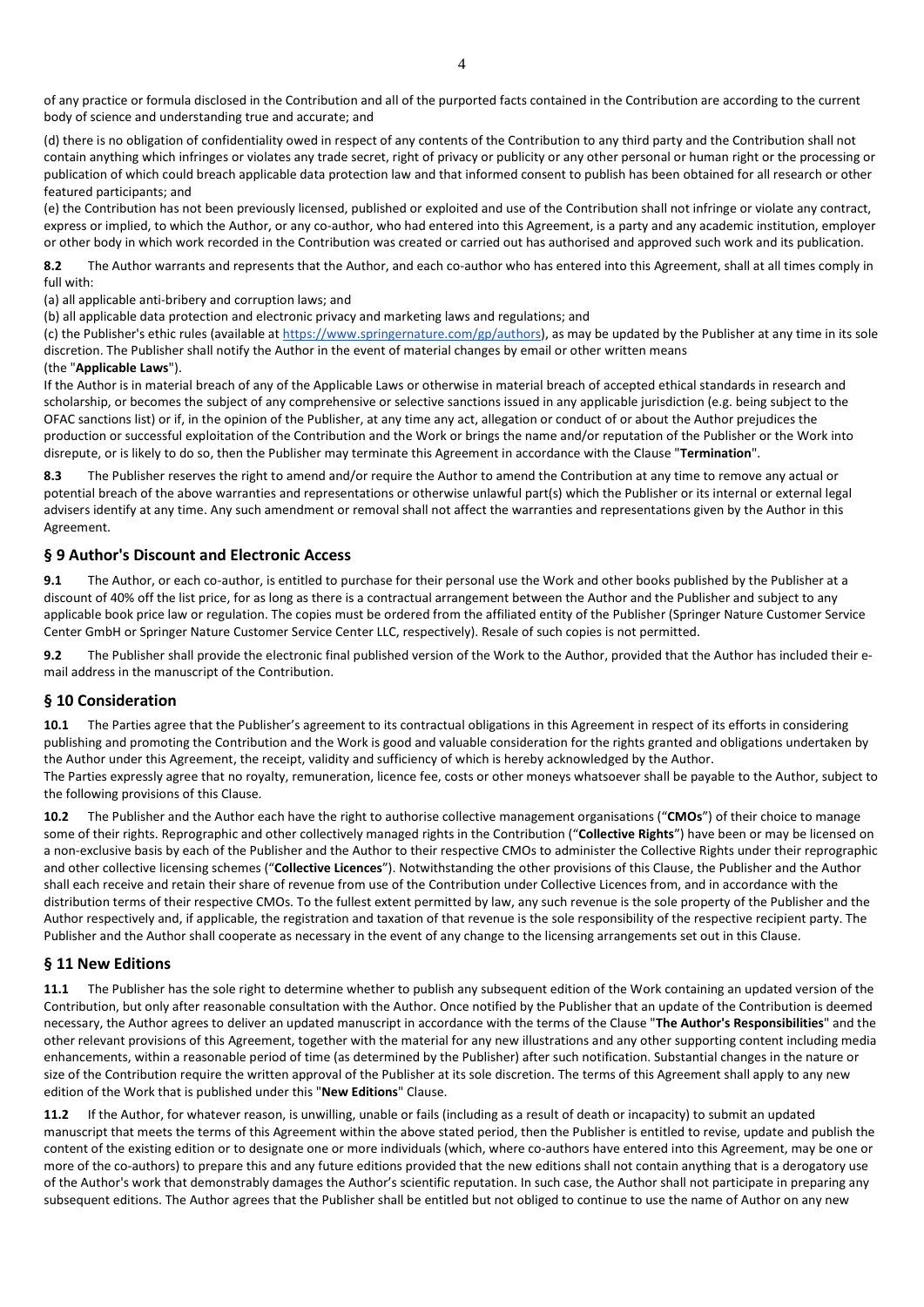editions of the Work together with the names of the person or persons who contributed to the new editions. Should the Author or the Author's successors object to such continuing use then they must notify the Publisher in writing when first contacted by the Publisher in connection with any new edition.

#### **§12 Termination**

**12.1** In addition to the specific rights of termination set out in the Clause "**The Publisher's Responsibilities**" and the Clause "**The Author's Responsibilities**", either Party shall be entitled to terminate this Agreement forthwith by notice in writing to the other Party if the other Party commits a material breach of the terms of the Agreement which cannot be remedied or, if such breach can be remedied, fails to remedy such breach within 45 days of being given written notice to do so.

**12.2** Termination of this Agreement, howsoever caused, shall not affect:

(a) any subsisting rights of any third party under any licence or sub-licence validly granted by the Publisher prior to termination and the Publisher shall be entitled to retain its share of any sum payable by any third party under any such licence or sub-licence;

(b) except where stated otherwise in this Agreement, any claim which either Party may have against the other for damages or otherwise in respect of any rights or liabilities arising prior to the date of termination;

(c) the Publisher's right to continue to sell any copies of the Work which are in its power, possession or control as at the date of expiry or termination of this Agreement for a period of 6 months on a non-exclusive basis.

# **§13 General Provisions**

**13.1** This Agreement, and the documents referred to within it, constitute the entire agreement between the Parties with respect to the subject matter hereof and supersede any previous agreements, warranties, representations, undertakings or understandings. Each Party acknowledges that it is not relying on, and shall have no remedies in respect of, any undertakings, representations, warranties, promises or assurances that are not set forth in this Agreement. Nothing in this Agreement shall exclude any liability for or remedy in respect of fraud, including fraudulent misrepresentation. This Agreement may be modified or amended only by agreement of the Parties in writing. For the purposes of modifying or amending this Agreement, "in writing" requires either a document written and signed by both the Parties or an electronic confirmation by both the Parties with DocuSign or a similar e-signature solution. Any notice of termination and/or reversion and, where applicable, any preceding notices (including any requesting remediable action under the Clause "**Termination**") must be provided in writing and delivered by post, courier or personal delivery addressed to the physical address of the relevant Party as set out at the beginning of this Agreement or any replacement address notified to the other Party for this purpose. All such notices shall become effective upon receipt by the other Party. Receipt is deemed to have taken place five working days after the respective notice was sent by post or left at the address by courier or personal delivery. If the Publisher is the terminating Party the notice need only be provided to the address of the Corresponding Author. If the Author is the terminating Party a copy of the notice must also be sent to the Publisher's Legal Department located at Heidelberger Platz 3, 14197 Berlin, Germany.

**13.2** Nothing contained in this Agreement shall constitute or shall be construed as constituting a partnership, joint venture or contract of employment between the Publisher and the Author. No Party may assign this Agreement to third parties but the Publisher may assign this Agreement or the rights received hereunder to its affiliated companies. In this Agreement, any words following the terms "include", "including", "in particular", "for example", "e.g." or any similar expression shall be construed as illustrative and shall not limit the sense of the words preceding those terms.

**13.3** If any difference shall arise between the Author and the Publisher concerning the meaning of this Agreement or the rights and liabilities of the Parties, the Parties shall engage in good faith discussions to attempt to seek a mutually satisfactory resolution of the dispute. This Agreement shall be governed by, and shall be construed in accordance with, the laws of *the Republic of Singapore*. The courts of *Singapore, Singapore* shall have the exclusive jurisdiction.

**13.4** A person who is not a party to this Agreement (other than an affiliate of the Publisher) has no right to enforce any terms or conditions of this Agreement. This Agreement shall be binding upon and inure to the benefit of the successors and assigns of the Publisher. If one or more provisions of this Agreement are held to be unenforceable (in whole or in part) under applicable law, each such provision shall be deemed excluded from this Agreement and the balance of the Agreement shall remain valid and enforceable but shall be interpreted as if that provision were so excluded. If one or more provisions are so excluded under this Clause then the Parties shall negotiate in good faith to agree an enforceable replacement provision that, to the greatest extent possible under applicable law, achieves the Parties' original commercial intention.

The Corresponding Author signs this Agreement on behalf of any and all co-authors.

# **Signature of Corresponding Author: Date:**

………………………………………………………… ………………………………………..

*For internal use only:* Order Number: 89065102 GPU/PD/PS: 3/35/836 Book\_Contributor\_Non-OA\_Normal\_EN (Short Non-RG) - 05/2019